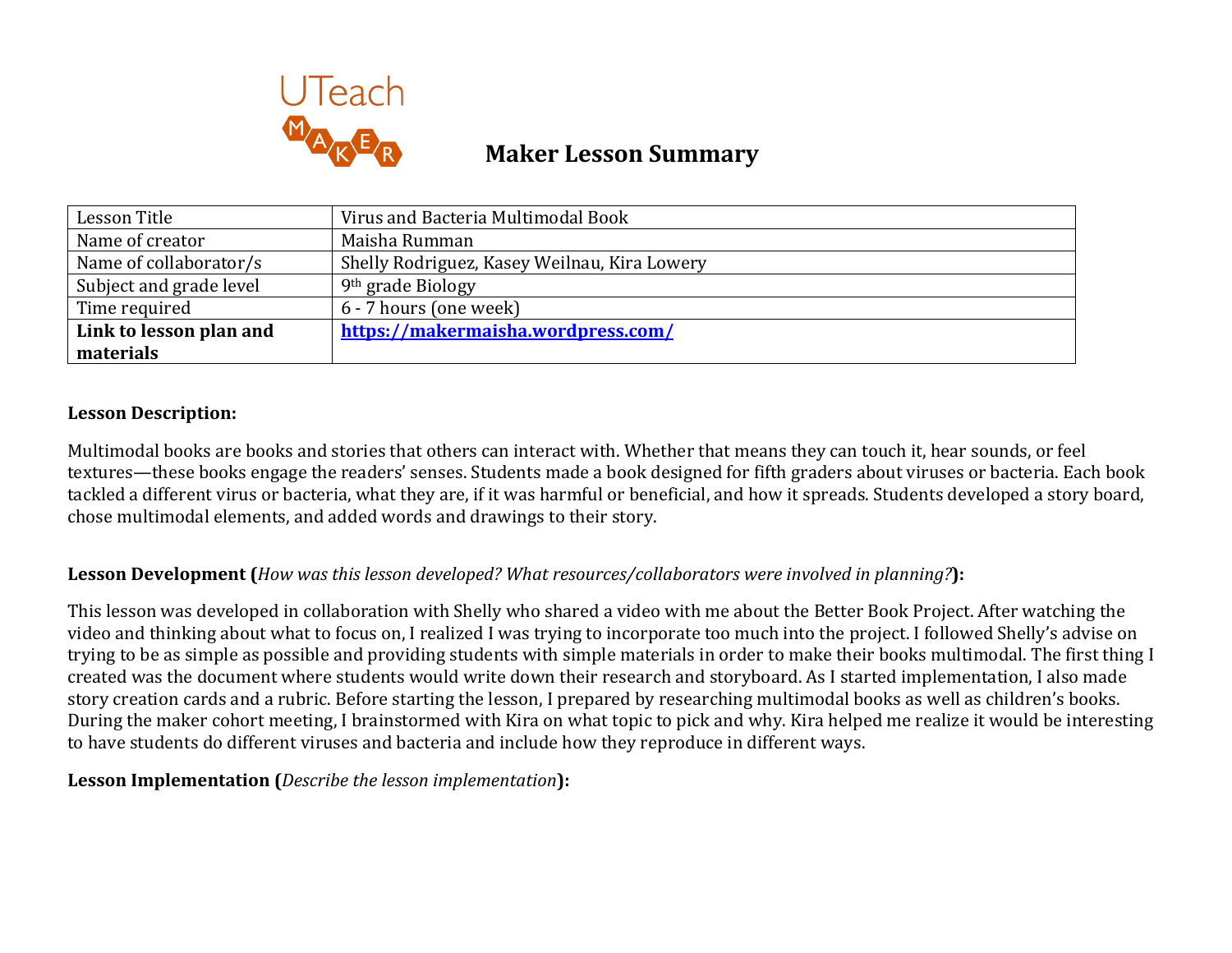

Day 1 Introduction: On the first day of the lesson, I had students read various children's books about viruses and bacteria and discuss why reading was important. Then, I had students pick a virus or bacteria.

Day 2 & 3 Research: On the second and third day, students start researching the virus or bacteria of their choice. They look up what it is, what it looks like, how they reproduce and spread, etc.

Day 4 & 5 Story Board: Next, students brainstormed with partners and classmates on how to formulate a story. Since students were struggling with how to start, I provided story cards that prompted students to add an event to the story such as introducing a new character.

Day 5 & 6 Book Making: Lastly, students got paper and drew out their story. They were given materials such as cotton balls, pipe cleaners, paper circuit materials, and pom poms to add multimodal elements to their book.

Day 7 Presentation: Some classes got to video conference with fifth graders about the books that were sent over. The fifth graders asked questions such as where you would normally find the virus/bacteria and how you got it, etc.

#### Connection to important concepts and skills within the discipline and/or across subject areas:

A variety of cross disciplinary skills were needed in this project including communication skills to address fifth graders and introduce themselves. In creating the book, students needed to use art, creativity, and English to come up with a creative and catchy story line. Not to mention, they also had to use critical thinking in order to research and then pick the appropriate multimodal elements for their book.